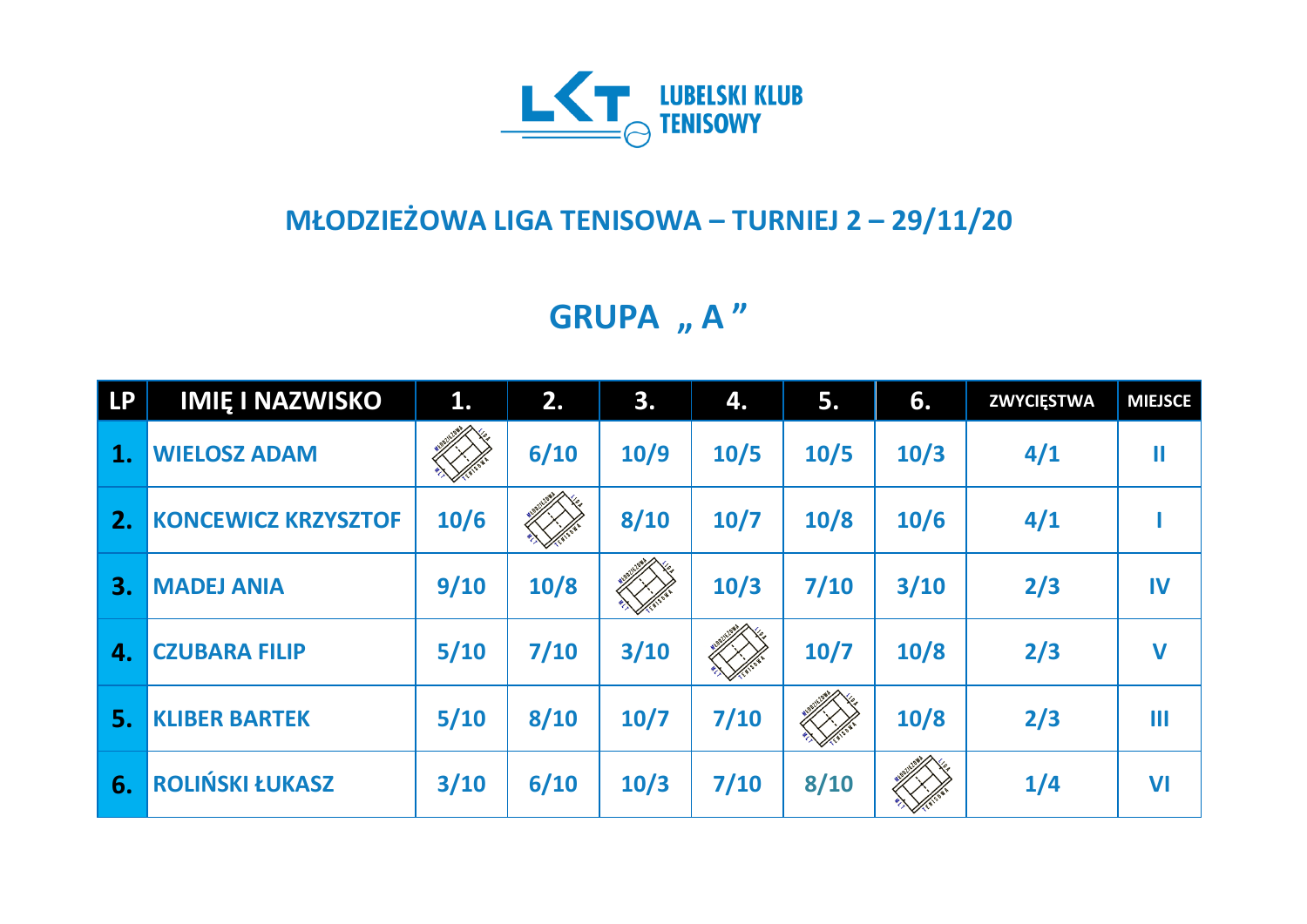

## **MŁODZIEŻOWA LIGA TENISOWA – TURNIEJ 2 – 29/11/20 GRUPA** , **B** "

| <b>LP</b> | <b>IMIĘ I NAZWISKO</b>   | 1.   | 2.   | 3.   | 4.   | 5.   | 6.   | <b>ZWYCIĘSTWA</b> | <b>MIEJSCE</b> |
|-----------|--------------------------|------|------|------|------|------|------|-------------------|----------------|
| 1.        | <b>BOGUSZ BARTEK</b>     |      | 10/1 | 9/10 | 10/1 | 10/4 | 10/2 | 4/1               |                |
| 2.        | <b>KOTUŁA SZYMON</b>     | 1/10 |      | 2/10 | 10/2 | 10/9 | 7/10 | 2/3               | IV             |
| 3.        | <b>SŁOMKA MARCEL</b>     | 10/9 | 10/2 |      | 10/1 | 9/10 | 6/10 | 3/2               | Ш              |
| 4.        | <b>SOBCZAK KUBA</b>      | 1/10 | 2/10 | 1/10 |      | 2/10 | 3/10 | 0/5               | VI             |
| 5.        | <b>SOWIŃSKI ALBERT</b>   | 4/10 | 9/10 | 10/9 | 10/2 |      | 6/10 | 2/3               | $\mathbf V$    |
| 6.        | <b>KRZYSZCZAK ŁUKASZ</b> | 2/10 | 10/7 | 10/6 | 10/3 | 10/6 |      | 4/1               | Ш              |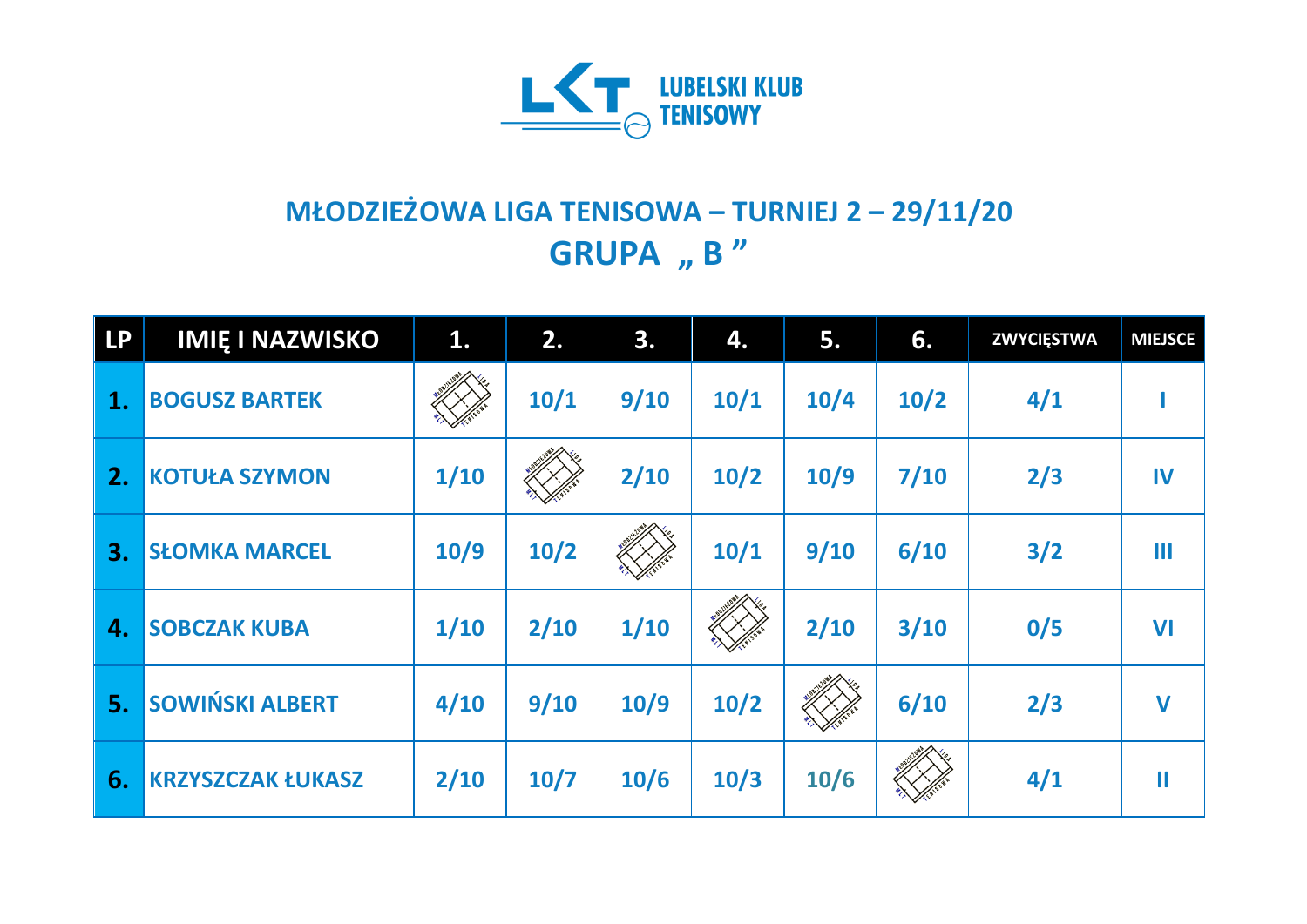

## **MŁODZIEŻOWA LIGA TENISOWA – TURNIEJ 2 – 29/11/20 GRUPA** "  $C''$

| <b>LP</b> | <b>IMIE I NAZWISKO</b>  | 1.     | 2.     | 3.     | 4.   | 5.   | 6.   | <b>ZWYCIĘSTWA</b> | <b>MIEJSCE</b> |
|-----------|-------------------------|--------|--------|--------|------|------|------|-------------------|----------------|
| 1.        | <b>SŁOWAŃSKI KONRAD</b> |        | 10/7   | $10/4$ | 10/4 | 10/5 | 10/2 | 5/0               |                |
| 2.        | <b>SŁODZIŃSKI ALEX</b>  | 7/10   |        | 7/10   | 10/7 | 7/10 | 10/5 | 2/3               | Ш              |
| 3.        | <b>KAMIŃSKA MONIKA</b>  | 4/10   | $10/7$ |        | 6/10 | 3/10 | 10/6 | 2/3               | $\mathbf V$    |
| 4.        | <b>KOTUŁA WOJTEK</b>    | 4/10   | 7/10   | 10/6   |      | 4/10 | 10/2 | 2/3               | IV             |
| 5.        | <b>KIELISZEK TOMEK</b>  | $5/10$ | $10/7$ | 10/3   | 10/4 |      | 10/1 | 4/1               | $\mathbf \Pi$  |
| 6.        | <b>OBST FILIP</b>       | 2/10   | $5/10$ | 6/10   | 2/10 | 1/10 |      | 0/5               | VI             |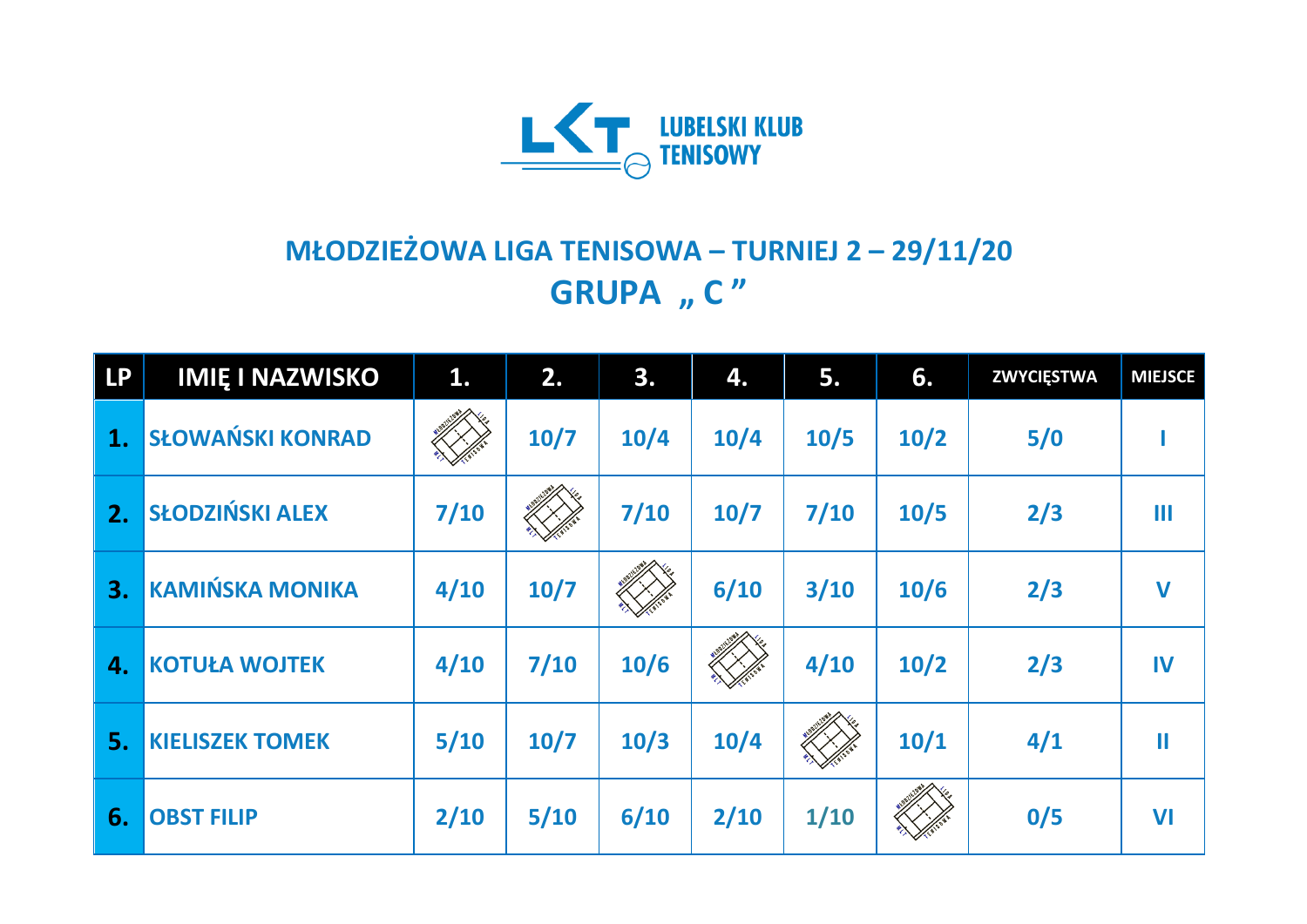

## **MŁODZIEŻOWA LIGA TENISOWA – TURNIEJ 2 – 29/11/20 GRUPA** "D"

| <b>LP</b> | <b>IMIE I NAZWISKO</b>   | 1.  | 2.  | 3.    | 4.    | 5.    | 6.    | 7.    | <b>ZWYCIĘSTWA</b> | <b>MIEJSCE</b> |
|-----------|--------------------------|-----|-----|-------|-------|-------|-------|-------|-------------------|----------------|
| 1.        | <b>TECZA WOJTEK</b>      |     | 7/3 | $7/2$ | $7/4$ | $7/2$ | $7/4$ | $7/1$ | 6/0               |                |
| 2.        | <b>STAREGA JONASZ</b>    | 3/7 |     | $7/4$ | 7/0   | 5/7   | 8/6   | 4/7   | 3/3               | IV             |
| 3.        | <b>MAĆKOWSKI ADAM</b>    | 2/7 | 4/7 |       | 7/5   | 7/3   | 2/7   | 6/8   | 2/4               | VI             |
| 4.        | <b>GÓRECKI JAKUB</b>     | 4/7 | 0/7 | 5/7   |       | 0/7   | 1/7   | 3/7   | 0/6               | <b>VII</b>     |
| 5.        | <b>WASIL ARTUR</b>       | 2/7 | 7/5 | 3/7   | 7/0   |       | 7/4   | $7/2$ | 4/2               | Ш              |
| 6.        | <b>MADEJ ASIA</b>        | 4/7 | 6/8 | $7/2$ | $7/1$ | 4/7   |       | $7/4$ | 3/3               | Ш              |
| 7.        | <b>ZIARKIEWICZ NATAN</b> | 1/7 | 7/4 | 8/6   | 7/3   | 2/7   | 4/7   |       | 3/3               | $\mathbf V$    |